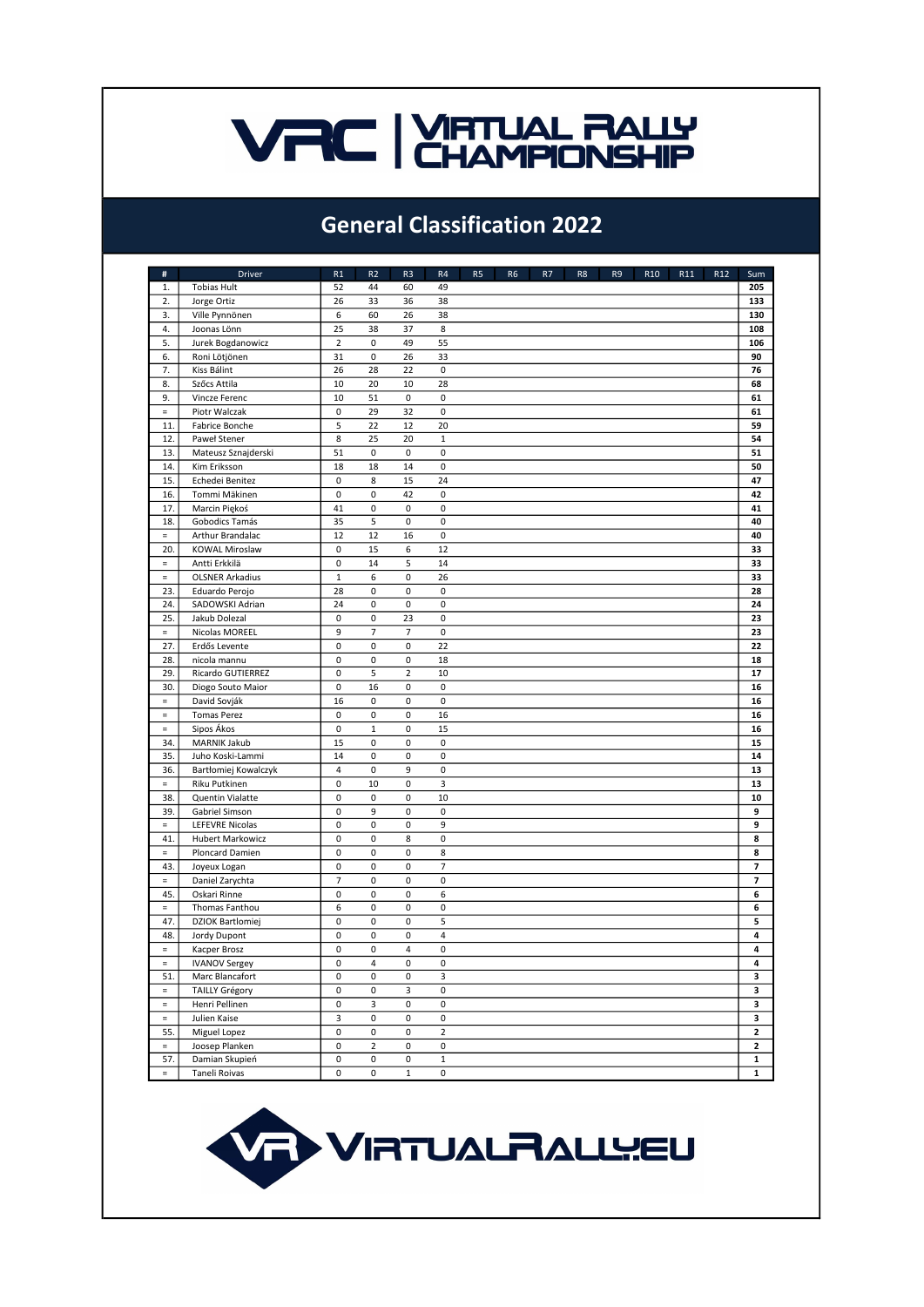# **VRC | YATUAL RALLY**

#### Team Classification 2022

| #        | <b>Driver</b>                 | R1             | R <sub>2</sub> | R <sub>3</sub> | R4             | <b>R5</b> | <b>R6</b> | R7 | R <sub>8</sub> | R <sub>9</sub> | R <sub>10</sub> | R <sub>11</sub> | R <sub>12</sub> | Sum            |
|----------|-------------------------------|----------------|----------------|----------------|----------------|-----------|-----------|----|----------------|----------------|-----------------|-----------------|-----------------|----------------|
| 1.       | FiSU Rally Team               | 77             | 94             | 128            | 78             |           |           |    |                |                |                 |                 |                 | 377            |
| 2.       | PZ Motorsport                 | 52             | 73             | 81             | 102            |           |           |    |                |                |                 |                 |                 | 308            |
| 3.       | Killaz Motorsport             | 86             | 69             | 94             | 54             |           |           |    |                |                |                 |                 |                 | 303            |
| 4.       | VD by TX3 Next Level Racing   | 26             | 40             | 49             | 72             |           |           |    |                |                |                 |                 |                 | 187            |
| 5.       | Sporco WRT                    | 78             | 25             | 24             | $\Omega$       |           |           |    |                |                |                 |                 |                 | 127            |
| 6.       | Flatout                       | 9              | 27             | 26             | 60             |           |           |    |                |                |                 |                 |                 | 122            |
| 7.       | SIM-control                   | 52             | 39             | 28             | 0              |           |           |    |                |                |                 |                 |                 | 119            |
| 8.       | <b>WR-Hunting Rally Team</b>  | 16             | 40             | 26             | 0              |           |           |    |                |                |                 |                 |                 | 82             |
| 9.       | Always Last Racing            | 3              | 56             | 0              | 15             |           |           |    |                |                |                 |                 |                 | 74             |
| $=$      | AMK Wrocławski GRS Team       | 6              | 11             | 9              | 48             |           |           |    |                |                |                 |                 |                 | 74             |
| 11.      | VD By Tx3 Thrustmaster        | 29             | 23             | 21             | 0              |           |           |    |                |                |                 |                 |                 | 73             |
| 12.      | PMJ Virtual Rally Team        | 38             | 5              | 13             | 0              |           |           |    |                |                |                 |                 |                 | 56             |
| 13.      | <b>SMARTZILLA Racing Team</b> | $\overline{7}$ | 8              | 8              | 19             |           |           |    |                |                |                 |                 |                 | 42             |
| 14.      | Marten Virtual rally team     | 9              | 0              | 19             | 0              |           |           |    |                |                |                 |                 |                 | 28             |
| 15.      | Rizla+Aldi Rallysport         | $\mathbf{1}$   | 15             | 0              | 11             |           |           |    |                |                |                 |                 |                 | 27             |
| 16.      | Mirabelka Rally Team          | $\overline{2}$ | $\Omega$       | 4              | 20             |           |           |    |                |                |                 |                 |                 | 26             |
| 17.      | M(óka)-Sport                  | 0              | 0              | 0              | 25             |           |           |    |                |                |                 |                 |                 | 25             |
| 18.      | PureSimRally                  | 9              | $\Omega$       | 0              | 13             |           |           |    |                |                |                 |                 |                 | 22             |
| 19.      | <b>KFC Racing Team</b>        | 19             | 0              | $\overline{2}$ | 0              |           |           |    |                |                |                 |                 |                 | 21             |
| $=$      | Magenta WRT                   | $\mathbf{1}$   | 0              | 20             | 0              |           |           |    |                |                |                 |                 |                 | 21             |
| 21.      | Richard's Suffering Team      | $\mathbf{1}$   | $\overline{7}$ | 0              | 11             |           |           |    |                |                |                 |                 |                 | 19             |
| 22.      | FRT simracing                 | 14             | $\mathbf{1}$   | $\Omega$       | 0              |           |           |    |                |                |                 |                 |                 | 15             |
| 23.      | <b>Glacier Racing</b>         | $\Omega$       | 10             | $\overline{2}$ | 0              |           |           |    |                |                |                 |                 |                 | 12             |
| $=$      | Sim Collab Rally Team         | 4              | $\overline{2}$ | 0              | 6              |           |           |    |                |                |                 |                 |                 | 12             |
| 25.      | MCMotorsport                  | 11             | 0              | 0              | 0              |           |           |    |                |                |                 |                 |                 | 11             |
| $\equiv$ | <b>COMFIX RALLY TEAM</b>      | 0              | 9              | $\overline{2}$ | 0              |           |           |    |                |                |                 |                 |                 | 11             |
| $=$      | <b>Satellite Racing</b>       | $\Omega$       | $\overline{2}$ | $\Omega$       | 9              |           |           |    |                |                |                 |                 |                 | 11             |
| 28.      | NOTSPORT WRT                  | 4              | 0              | 0              | $\overline{4}$ |           |           |    |                |                |                 |                 |                 | 8              |
| 29.      | Keskimaa Rally Team           | $\Omega$       | $\Omega$       | 4              | 3              |           |           |    |                |                |                 |                 |                 | $\overline{7}$ |
| 30.      | idel.pl Virtual Rally Team    | 5              | 0              | 0              | 0              |           |           |    |                |                |                 |                 |                 | 5              |
| 31.      | ORM-Corse                     | $\Omega$       | $\overline{4}$ | $\mathbf 0$    | 0              |           |           |    |                |                |                 |                 |                 | 4              |
| 32.      | USA Rally Team                | 0              | 0              | 0              | $\mathbf{1}$   |           |           |    |                |                |                 |                 |                 | 1              |
| $=$      | SimRaceEvo                    | $\mathbf{1}$   | 0              | 0              | 0              |           |           |    |                |                |                 |                 |                 | 1              |

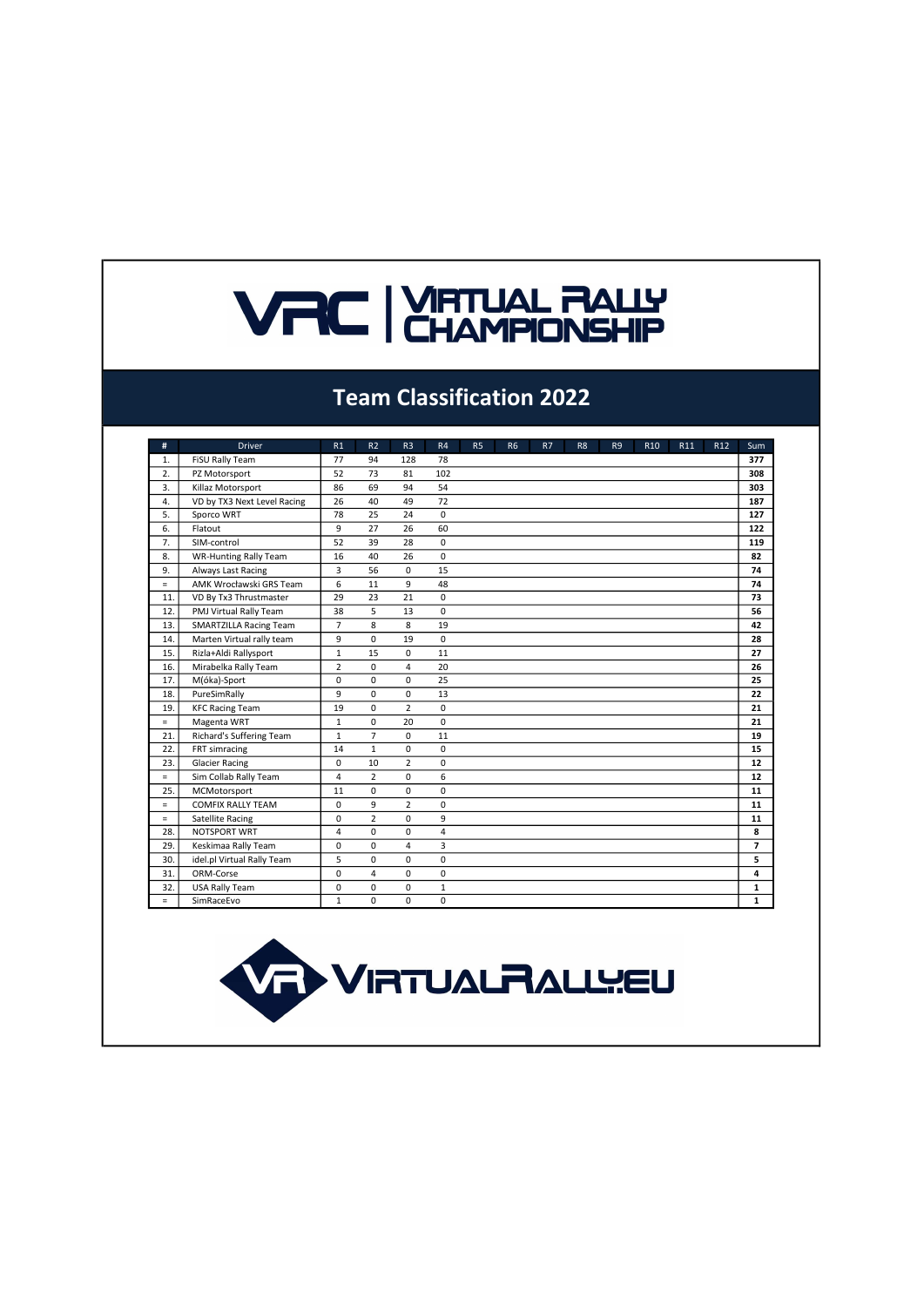# **VRC EXAMPIONSHIP**

### Rally1 Classification 2022

| #        | <b>Driver</b>           | R1             | R <sub>2</sub> | R <sub>3</sub>  | R4             | <b>R5</b> | <b>R6</b> | R7 | R <sub>8</sub> | R <sub>9</sub> | R <sub>10</sub> | R11 | R <sub>12</sub> | Sum                     |
|----------|-------------------------|----------------|----------------|-----------------|----------------|-----------|-----------|----|----------------|----------------|-----------------|-----|-----------------|-------------------------|
| 1.       | <b>Tobias Hult</b>      | 25             | 19             | 30              | 23             |           |           |    |                |                |                 |     |                 | 97                      |
| 2.       | Ville Pynnönen          | 3              | 30             | 10 <sup>1</sup> | 16             |           |           |    |                |                |                 |     |                 | 59                      |
| 3.       | Jurek Bogdanowicz       | 0              | $\Omega$       | 23              | 27             |           |           |    |                |                |                 |     |                 | 50                      |
| 4.       | Jorge Ortiz             | 9              | 11             | 15              | 14             |           |           |    |                |                |                 |     |                 | 49                      |
| 5.       | Joonas Lönn             | 9              | 14             | 17              | $\overline{4}$ |           |           |    |                |                |                 |     |                 | 44                      |
| 6.       | Roni Lötjönen           | 11             | $\Omega$       | 9               | 11             |           |           |    |                |                |                 |     |                 | 31                      |
| 7.       | Vincze Ferenc           | 5              | 24             | 0               | $\mathbf 0$    |           |           |    |                |                |                 |     |                 | 29                      |
| 8.       | Kiss Bálint             | 9              | 10             | 8               | $\mathbf 0$    |           |           |    |                |                |                 |     |                 | 27                      |
| 9.       | Mateusz Sznajderski     | 24             | $\mathbf 0$    | 0               | 0              |           |           |    |                |                |                 |     |                 | 24                      |
| 10.      | Szőcs Attila            | $\overline{2}$ | $\overline{7}$ | 4               | 10             |           |           |    |                |                |                 |     |                 | 23                      |
| 11.      | Piotr Walczak           | 0              | 9              | 13              | 0              |           |           |    |                |                |                 |     |                 | 22                      |
| 12.      | Fabrice Bonche          | $\Omega$       | 8              | 5               | 8              |           |           |    |                |                |                 |     |                 | 21                      |
| 13.      | Kim Eriksson            | 6              | 6              | 6               | 0              |           |           |    |                |                |                 |     |                 | 18                      |
| 14.      | Marcin Piekoś           | 16             | $\Omega$       | $\Omega$        | 0              |           |           |    |                |                |                 |     |                 | 16                      |
| 15.      | Gobodics Tamás          | 13             | $\overline{2}$ | 0               | 0              |           |           |    |                |                |                 |     |                 | 15                      |
| 16.      | <b>KOWAL Miroslaw</b>   | $\mathbf 0$    | 4              | $\overline{2}$  | 6              |           |           |    |                |                |                 |     |                 | 12                      |
| $=$      | <b>OLSNER Arkadius</b>  | $\mathbf 0$    | 3              | $\mathbf 0$     | 9              |           |           |    |                |                |                 |     |                 | 12                      |
| 18.      | Eduardo Perojo          | 10             | $\Omega$       | $\Omega$        | $\Omega$       |           |           |    |                |                |                 |     |                 | 10                      |
| 19.      | Jakub Dolezal           | $\Omega$       | $\Omega$       | 9               | 0              |           |           |    |                |                |                 |     |                 | 9                       |
| 20.      | <b>Tomas Perez</b>      | 0              | 0              | $\mathbf 0$     | $\overline{7}$ |           |           |    |                |                |                 |     |                 | $\overline{7}$          |
| 21.      | Diogo Souto Maior       | 0              | 5              | $\mathbf 0$     | 0              |           |           |    |                |                |                 |     |                 | 5                       |
| $\equiv$ | David Sovják            | 5              | $\Omega$       | $\Omega$        | 0              |           |           |    |                |                |                 |     |                 | 5                       |
| $\equiv$ | <b>LEFEVRE Nicolas</b>  | $\Omega$       | $\Omega$       | $\Omega$        | 5              |           |           |    |                |                |                 |     |                 | 5                       |
| $\equiv$ | Quentin Vialatte        | $\mathbf 0$    | $\Omega$       | $\mathbf 0$     | $\overline{5}$ |           |           |    |                |                |                 |     |                 | 5                       |
| 25.      | <b>MARNIK Jakub</b>     | 4              | $\Omega$       | $\Omega$        | 0              |           |           |    |                |                |                 |     |                 | 4                       |
| $=$      | Marc Blancafort         | $\Omega$       | $\Omega$       | $\Omega$        | $\overline{4}$ |           |           |    |                |                |                 |     |                 | 4                       |
| 27.      | Juho Koski-Lammi        | 3              | 0              | 0               | 0              |           |           |    |                |                |                 |     |                 | 3                       |
| $\equiv$ | Sebastian Majzner       | 0              | $\mathbf 0$    | 0               | $\overline{3}$ |           |           |    |                |                |                 |     |                 | 3                       |
| 29.      | <b>Hubert Markowicz</b> | 0              | $\Omega$       | $\overline{2}$  | 0              |           |           |    |                |                |                 |     |                 | $\overline{2}$          |
| $\equiv$ | <b>Wolfgang Lippitz</b> | $\Omega$       | $\Omega$       | $\Omega$        | $\overline{2}$ |           |           |    |                |                |                 |     |                 | $\overline{\mathbf{c}}$ |
| $\equiv$ | <b>IVANOV Sergey</b>    | $\Omega$       | $\overline{2}$ | $\Omega$        | 0              |           |           |    |                |                |                 |     |                 | $\overline{2}$          |
| 32.      | Wezowski Marek          | 0              | 0              | 0               | $\mathbf{1}$   |           |           |    |                |                |                 |     |                 | $\mathbf{1}$            |
| $\equiv$ | <b>TAILLY Grégory</b>   | 0              | 0              | $\mathbf{1}$    | 0              |           |           |    |                |                |                 |     |                 | 1                       |
| $\equiv$ | Daniel Zarychta         | $\mathbf{1}$   | 0              | 0               | 0              |           |           |    |                |                |                 |     |                 | 1                       |
| $\equiv$ | Hajdó László            | 0              | $\mathbf{1}$   | 0               | 0              |           |           |    |                |                |                 |     |                 | 1                       |

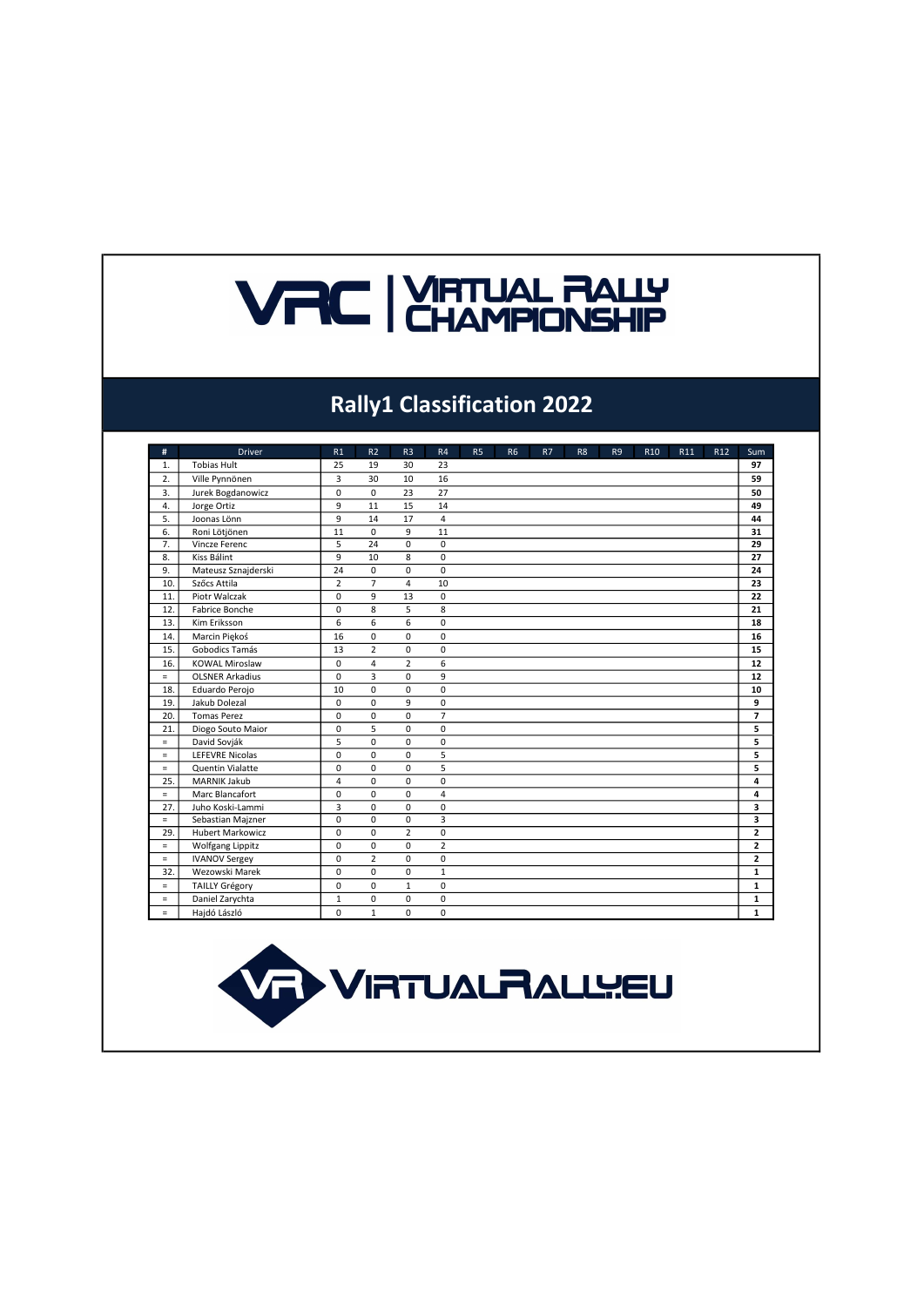# **VRC | VIRTUAL RALLY**

### Rally2 Classification 2022

| #        | <b>Driver</b>               | R1             | R <sub>2</sub> | R <sub>3</sub>          | R <sub>4</sub> | <b>R5</b> | <b>R6</b> | R7 | R <sub>8</sub> | R <sub>9</sub> | R <sub>10</sub> | R <sub>11</sub> | R <sub>12</sub> | Sum            |
|----------|-----------------------------|----------------|----------------|-------------------------|----------------|-----------|-----------|----|----------------|----------------|-----------------|-----------------|-----------------|----------------|
| 1.       | Paweł Stener                | 13             | 30             | 23                      | 5              |           |           |    |                |                |                 |                 |                 | 71             |
| 2.       | Echedei Benitez             | 5              | 10             | 13                      | 29             |           |           |    |                |                |                 |                 |                 | 57             |
| 3.       | Arthur Brandalac            | 22             | 16             | 16                      | 0              |           |           |    |                |                |                 |                 |                 | 54             |
| 4.       | Antti Erkkilä               | 0              | 21             | 10                      | 11             |           |           |    |                |                |                 |                 |                 | 42             |
| 5.       | Ricardo GUTIERREZ           | 10             | 8              | 10                      | 11             |           |           |    |                |                |                 |                 |                 | 39             |
| 6.       | Nicolas MOREEL              | 16             | 9              | 10                      | 0              |           |           |    |                |                |                 |                 |                 | 35             |
| 7.       | Tommi Mäkinen               | 0              | $\mathbf 0$    | 30                      | 0              |           |           |    |                |                |                 |                 |                 | 30             |
| 8.       | SADOWSKI Adrian             | 29             | $\mathbf 0$    | 0                       | 0              |           |           |    |                |                |                 |                 |                 | 29             |
| 9.       | nicola mannu                | 9              | 0              | 0                       | 18             |           |           |    |                |                |                 |                 |                 | 27             |
| 10.      | Sipos Ákos                  | $\Omega$       | 5              | $\overline{7}$          | 13             |           |           |    |                |                |                 |                 |                 | 25             |
| 11.      | Bartłomiej Kowalczyk        | 12             | 0              | 11                      | $\Omega$       |           |           |    |                |                |                 |                 |                 | 23             |
| $\equiv$ | Erdős Levente               | 3              | $\Omega$       | $\Omega$                | 20             |           |           |    |                |                |                 |                 |                 | 23             |
| 13.      | <b>Riku Putkinen</b>        | 0              | 15             | $\overline{4}$          | 0              |           |           |    |                |                |                 |                 |                 | 19             |
| 14.      | Ploncard Damien             | $\overline{7}$ | $\overline{2}$ | 0                       | 9              |           |           |    |                |                |                 |                 |                 | 18             |
| 15.      | Gabriel Simson              | $\Omega$       | 15             | $\Omega$                | 0              |           |           |    |                |                |                 |                 |                 | 15             |
| 16.      | Henri Pellinen              | $\Omega$       | $\overline{7}$ | $\overline{\mathbf{4}}$ | $\overline{3}$ |           |           |    |                |                |                 |                 |                 | 14             |
| 17.      | Joyeux Logan                | 4              | 0              | 0                       | 8              |           |           |    |                |                |                 |                 |                 | 12             |
| 18.      | Piotr Gazda                 | 9              | $\mathbf 0$    | $\Omega$                | 0              |           |           |    |                |                |                 |                 |                 | 9              |
| $\equiv$ | Joosep Planken              | 0              | 9              | 0                       | 0              |           |           |    |                |                |                 |                 |                 | 9              |
| 20.      | Paulo Teixeira              | 8              | 0              | $\Omega$                | 0              |           |           |    |                |                |                 |                 |                 | 8              |
| 21.      | Oskari Rinne                | 0              | 0              | $\mathbf 0$             | $\overline{7}$ |           |           |    |                |                |                 |                 |                 | $\overline{7}$ |
| 22.      | <b>MALLIS</b> George        | 0              | $\mathbf 0$    | 6                       | $\mathbf 0$    |           |           |    |                |                |                 |                 |                 | 6              |
| $\equiv$ | <b>DZIOK Bartlomiej</b>     | $\Omega$       | $\Omega$       | $\Omega$                | 6              |           |           |    |                |                |                 |                 |                 | 6              |
| 24.      | Tommi Hallman               | 5              | $\mathbf 0$    | $\mathbf 0$             | 0              |           |           |    |                |                |                 |                 |                 | 5              |
| $\equiv$ | gricius vytautas            | 0              | 0              | 5                       | 0              |           |           |    |                |                |                 |                 |                 | 5              |
| $\equiv$ | HakkaYan                    | 0              | 0              | 0                       | 5              |           |           |    |                |                |                 |                 |                 | 5              |
| 27.      | <b>Buczek Lukas</b>         | 0              | 0              | 0                       | 4              |           |           |    |                |                |                 |                 |                 | 4              |
| $\equiv$ | <b>KOLPERIADIS Christos</b> | $\mathbf{1}$   | $\overline{3}$ | $\Omega$                | 0              |           |           |    |                |                |                 |                 |                 | 4              |
| $\equiv$ | <b>THELC Matt</b>           | 0              | $\overline{4}$ | 0                       | 0              |           |           |    |                |                |                 |                 |                 | 4              |
| 30.      | Nagy György Lóránt          | 0              | 0              | $\mathbf 0$             | 3              |           |           |    |                |                |                 |                 |                 | 3              |
| $\equiv$ | Anthony Remacle             | 0              | 0              | $\overline{3}$          | 0              |           |           |    |                |                |                 |                 |                 | 3              |
| 32.      | maurizio rossi              | 0              | 0              | $\mathbf 0$             | $\overline{2}$ |           |           |    |                |                |                 |                 |                 | $\overline{2}$ |
| $\equiv$ | Henri Haikka                | 0              | 0              | $\overline{2}$          | $\mathbf 0$    |           |           |    |                |                |                 |                 |                 | $\overline{2}$ |
| $\equiv$ | Góralik Łukasz              | $\overline{2}$ | 0              | $\mathbf 0$             | 0              |           |           |    |                |                |                 |                 |                 | $\overline{2}$ |
| 35.      | bardin yannick              | 0              | 0              | 0                       | $\mathbf{1}$   |           |           |    |                |                |                 |                 |                 | $\mathbf{1}$   |
| $\equiv$ | Julien Alleaume             | 0              | 0              | $\mathbf{1}$            | 0              |           |           |    |                |                |                 |                 |                 | $\mathbf{1}$   |
| $\equiv$ | Antti Kynnäs                | $\Omega$       | $\mathbf{1}$   | $\Omega$                | 0              |           |           |    |                |                |                 |                 |                 | $\mathbf{1}$   |

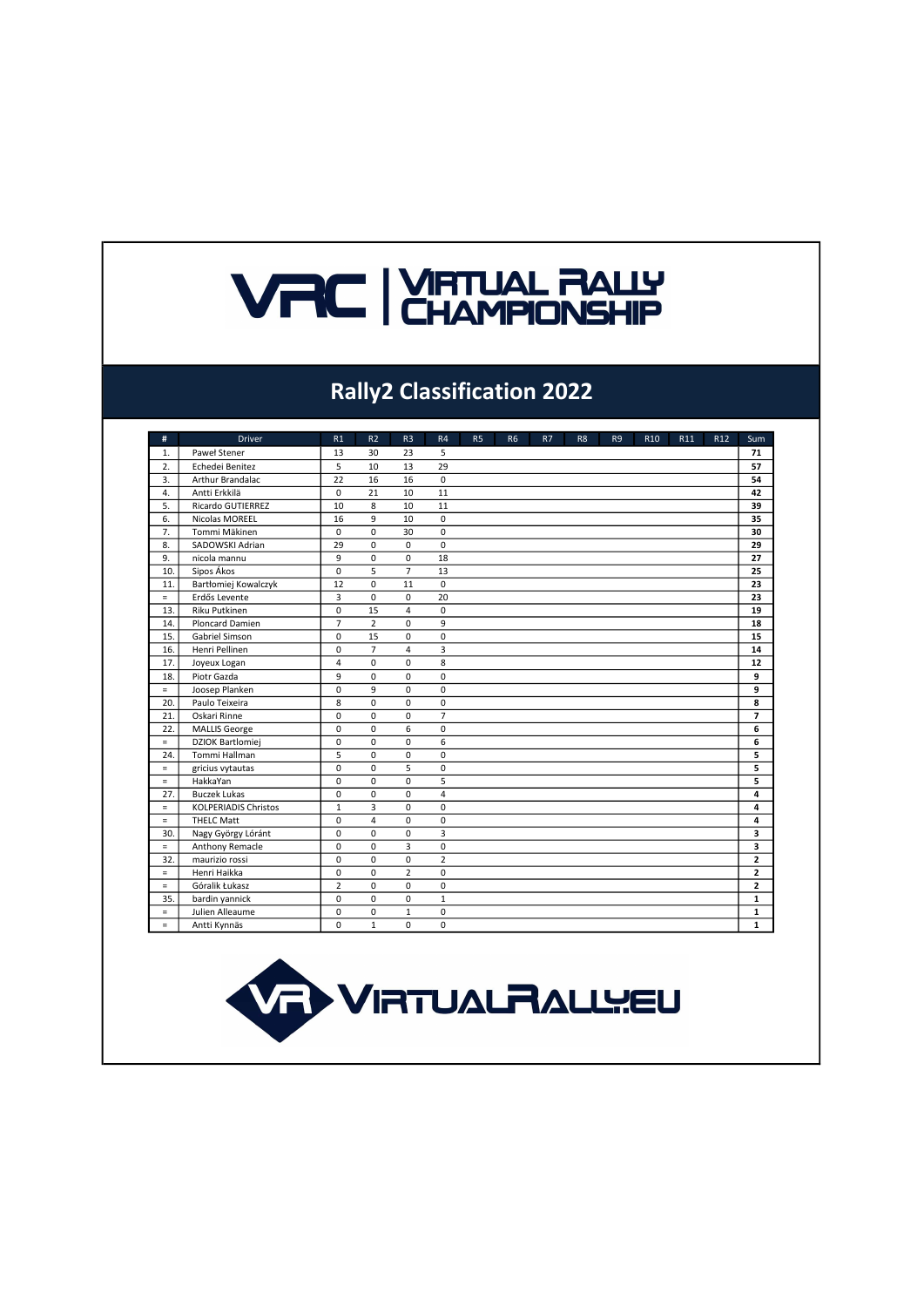# **VRC EXAMPIONSHIP**

#### Rally3 Classification 2022

| #                | <b>Driver</b>           | R1             | R <sub>2</sub> | R <sub>3</sub> | R4                      | R <sub>5</sub> | R <sub>6</sub> | R7 | R <sub>8</sub> | R <sub>9</sub> | R <sub>10</sub> | R11 | R12 | Sum            |
|------------------|-------------------------|----------------|----------------|----------------|-------------------------|----------------|----------------|----|----------------|----------------|-----------------|-----|-----|----------------|
| 1.               | Kacper Brosz            | 13             | 19             | 29             | 3                       |                |                |    |                |                |                 |     |     | 64             |
| $\overline{2}$ . | Jordy Dupont            | 16             | $\mathbf 0$    | $\overline{7}$ | $\overline{27}$         |                |                |    |                |                |                 |     |     | 50             |
| 3.               | Aleksi Paakkinen        | 8              | 5              | 11             | 14                      |                |                |    |                |                |                 |     |     | 38             |
| 4.               | Przyszlakowski Mateusz  | 10             | 10             | $\overline{4}$ | 13                      |                |                |    |                |                |                 |     |     | 37             |
| 5.               | Joona Karimaa           | 30             | $\mathbf 0$    | $\overline{5}$ | $\mathbf 0$             |                |                |    |                |                |                 |     |     | 35             |
| 6.               | Ignas Augustonis        | $\mathbf 0$    | 22             | 9              | $\mathbf 0$             |                |                |    |                |                |                 |     |     | 31             |
| 7.               | Aleksi Hallia           | 0              | 29             | $\pmb{0}$      | $\mathbf 0$             |                |                |    |                |                |                 |     |     | 29             |
| 8.               | <b>Taneli Roivas</b>    | 0              | $\Omega$       | 23             | $\overline{5}$          |                |                |    |                |                |                 |     |     | 28             |
| 9.               | Juan Marzoa             | 21             | 0              | 0              | $\mathbf 0$             |                |                |    |                |                |                 |     |     | 21             |
| $\equiv$         | Bartos Máté             | $\mathbf 0$    | $\mathsf 0$    | $\mathbf 1$    | 20                      |                |                |    |                |                |                 |     |     | 21             |
| 11.              | <b>KAPETANEAS Pan</b>   | $\mathbf 0$    | 9              | $\mathbf 0$    | 11                      |                |                |    |                |                |                 |     |     | 20             |
| 12.              | Maximilian Schieder     | $\mathbf 0$    | 0              | 18             | $\mathbf 0$             |                |                |    |                |                |                 |     |     | 18             |
| 13.              | Jan Gorczyca            | 9              | $\mathbf 0$    | 8              | $\pmb{0}$               |                |                |    |                |                |                 |     |     | 17             |
| 14.              | Julien Alleaume         | $\mathbf 0$    | 0              | 0              | 16                      |                |                |    |                |                |                 |     |     | 16             |
| 15.              | CHASTANG adrien         | 15             | 0              | $\mathbf 0$    | $\mathbf 0$             |                |                |    |                |                |                 |     |     | 15             |
| $\equiv$         | Oscar ESTEVEZ           | 0              | $\mathbf 0$    | 15             | $\mathbf 0$             |                |                |    |                |                |                 |     |     | 15             |
| $\equiv$         | Santtu Aho              | $\mathbf 0$    | 14             | $\mathbf 0$    | $\mathbf 1$             |                |                |    |                |                |                 |     |     | 15             |
| 18.              | Frajda Daniel           | 0              | 0              | 14             | $\mathbf 0$             |                |                |    |                |                |                 |     |     | 14             |
| 19.              | <b>DZIOK Bartlomiej</b> | $\mathbf 0$    | 11             | $\overline{2}$ | $\mathbf 0$             |                |                |    |                |                |                 |     |     | 13             |
| 20.              | Joni Poikolainen        | $\mathbf 0$    | $\overline{2}$ | $\mathbf 0$    | 8                       |                |                |    |                |                |                 |     |     | 10             |
| 21.              | (TX3) Jérémy Penot      | 0              | 0              | 0              | 9                       |                |                |    |                |                |                 |     |     | 9              |
| 22.              | RUSZKIEWICZ Rafal       | 8              | $\pmb{0}$      | $\pmb{0}$      | $\mathbf 0$             |                |                |    |                |                |                 |     |     | 8              |
| $=$              | Teemu Jääskeläinen      | 0              | 8              | $\mathbf 0$    | $\mathbf 0$             |                |                |    |                |                |                 |     |     | 8              |
| 24.              | Cesar Pacheco           | $\overline{7}$ | 0              | $\pmb{0}$      | $\pmb{0}$               |                |                |    |                |                |                 |     |     | $\overline{ }$ |
| $\equiv$         | Jussi Heittola          | 0              | $\overline{7}$ | 0              | $\mathbf 0$             |                |                |    |                |                |                 |     |     | $\overline{7}$ |
| $\equiv$         | <b>Hebda Mirek</b>      | $\Omega$       | 0              | $\mathbf 0$    | $\overline{7}$          |                |                |    |                |                |                 |     |     | $\overline{ }$ |
| $\equiv$         | diano dario             | $\Omega$       | $\mathbf{1}$   | $\mathbf 0$    | 6                       |                |                |    |                |                |                 |     |     | $\overline{ }$ |
| 28.              | <b>MARNIK Jakub</b>     | 0              | 0              | 6              | $\mathbf 0$             |                |                |    |                |                |                 |     |     | 6              |
| $\equiv$         | Niko Lavikainen         | 0              | 6              | 0              | $\mathbf 0$             |                |                |    |                |                |                 |     |     | 6              |
| $\equiv$         | Artur Hazuka            | 3              | 0              | $\overline{3}$ | $\mathbf 0$             |                |                |    |                |                |                 |     |     | 6              |
| 31.              | SIELILO Piotr           | 0              | 0              | 0              | 5                       |                |                |    |                |                |                 |     |     | 5              |
| $\equiv$         | Kristián Jacko          | 5              | 0              | 0              | $\mathbf 0$             |                |                |    |                |                |                 |     |     | 5              |
| $\equiv$         | Janne Heinonen          | $\mathbf 0$    | 5              | $\mathbf 0$    | $\mathbf 0$             |                |                |    |                |                |                 |     |     | 5              |
| 34.              | <b>Nikos Tanousis</b>   | $\mathbf 0$    | $\mathbf 0$    | $\mathbf 0$    | $\overline{\mathbf{4}}$ |                |                |    |                |                |                 |     |     | 4              |
| $\equiv$         | Mici Laasonen           | $\overline{4}$ | 0              | 0              | $\mathbf 0$             |                |                |    |                |                |                 |     |     | 4              |
| $\equiv$         | Eero Forsblom           | 0              | 4              | 0              | $\mathbf 0$             |                |                |    |                |                |                 |     |     | 4              |
| 37.              | <b>WASILONEK Pawel</b>  | $\mathbf 0$    | $\overline{0}$ | $\overline{0}$ | $\overline{\mathbf{3}}$ |                |                |    |                |                |                 |     |     | 3              |
| $\equiv$         | Mateusz Bogusz          | 3              | 0              | 0              | $\mathbf 0$             |                |                |    |                |                |                 |     |     | 3              |
| $\equiv$         | Kimmo Repo              | 0              | $\overline{3}$ | 0              | $\mathbf 0$             |                |                |    |                |                |                 |     |     | 3              |
| 40.              | Alessandro Tognin       | 0              | 0              | 0              | $\overline{2}$          |                |                |    |                |                |                 |     |     | $\overline{2}$ |
| $\equiv$         | Joao Gurtner            | $\overline{2}$ | 0              | $\mathbf 0$    | $\mathbf 0$             |                |                |    |                |                |                 |     |     | $\overline{2}$ |
| 42.              | <b>Filippo Caneo</b>    | 0              | 0              | 0              | $\mathbf 1$             |                |                |    |                |                |                 |     |     | 1              |
| $\equiv$         | Halmi Dávid             | $\mathbf{1}$   | 0              | $\mathbf 0$    | $\mathbf 0$             |                |                |    |                |                |                 |     |     | $\mathbf{1}$   |